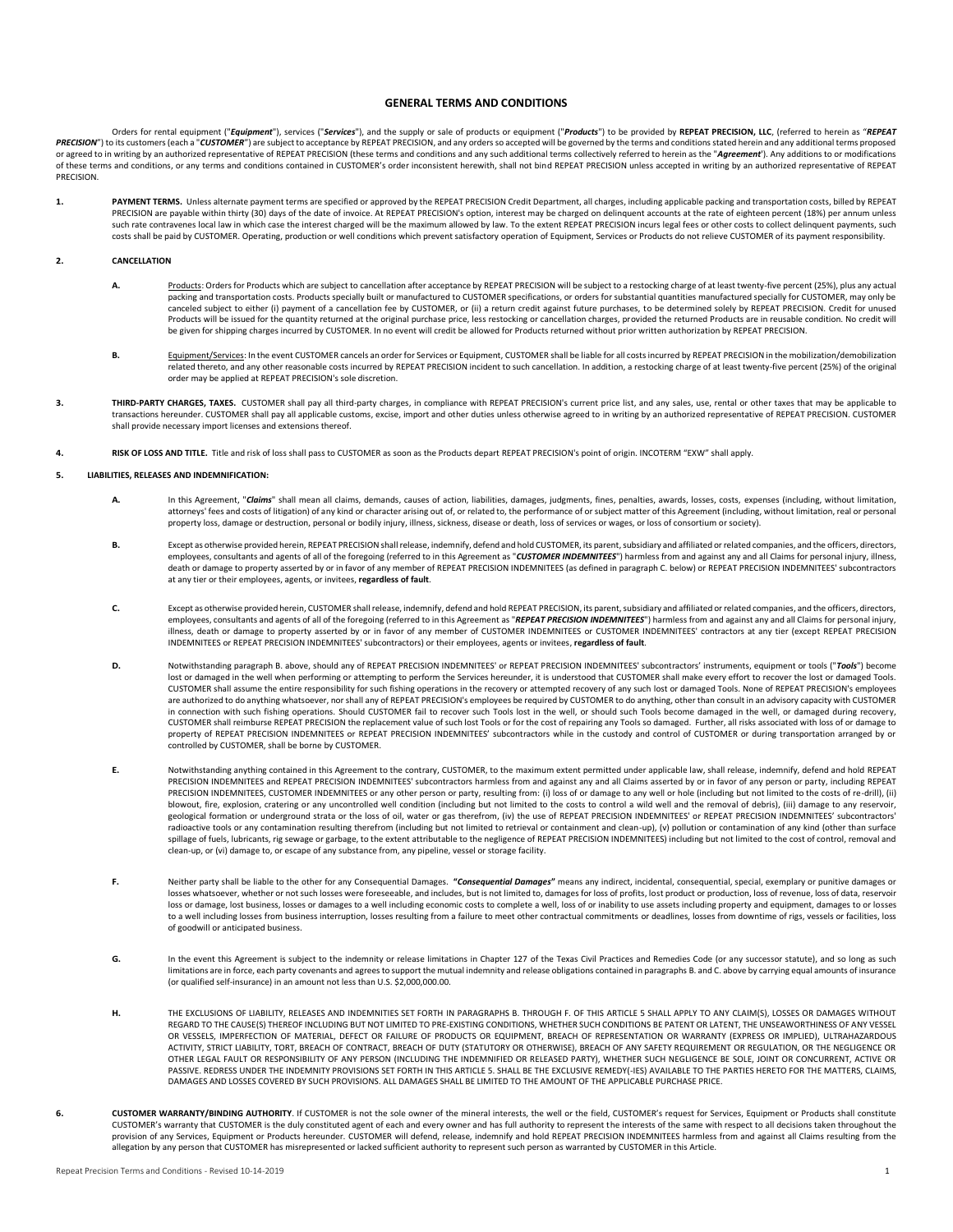**7. ACCESS TO WELL AND STORAGE.** With respect to onshore and offshore operations, CUSTOMER shall provide at its expense adequate means of transportation required for Equipment, Products and REPEAT PRECISION personnel to gain access to or return from a well site, and shall obtain at CUSTOMER's sole cost and expense all permits, licenses or other authorization required for REPEAT PRECISION to enter upon work areas for the purposes contemplated. When necessary to repair roads or bridges, or to provide transportation to move Equipment, Products or REPEAT PRECISION personnel, such shall be arranged and paid for by CUSTOMER. CUSTOMER shall provide safe transportation and proper storage space at the well site, meeting all applicable safety and security requirements and consistent with good industry practices, for the Equipment and Products, including without limitation, all explosive and radioactive materials.

## **8. WARRANTY**

- Services: REPEAT PRECISION warrants that the Services to be provided by REPEAT PRECISION pursuant to this Agreement shall conform to the material aspects of the specifications set forth in<br>the relevant work order or scope PRECISION shall re-perform that part of the non-conforming Services, provided REPEAT PRECISION is notified thereof by CUSTOMER prior to REPEAT PRECISION's departure from the work site. REPEAT PRECISION's responsibility to re-perform non-conforming Services shall not exceed the price of the Services nor extend to any ancillary or related costs not included in the original work order with respect to such Services.
- **B.** Equipment: REPEAT PRECISION warrants that the Equipment will be of the types specified by CUSTOMER and will be in good operating condition. Liability for loss or damage to Equipment is set forth in Article 5.
- C. Products: REPEAT PRECISION warrants that the Products to be provided by REPEAT PRECISION pursuant to this Agreement shall conform to REPEAT PRECISION's published specifications or the specifications agreed to in writing by REPEAT PRECISION and CUSTOMER. REPEAT PRECISION Products shall be and remain free of defects in materials and workmanship until the earlier of (i) three months from the date of their delivery to CUSTOMER, or (ii) with respect to Products run downhole, the date same are run downhole below the rotary table (*"Warranty Period"*). If any of the Products fail to conform with such specifications upon inspection by REPEAT PRECISION, prior to being run downhole, during the Warranty Period, REPEAT PRECISION, at its option, shall replace the non-conforming Products with the type originally furnished or issue credit to the CUSTOMER, provided REPEAT PRECISION is notified thereof in writing within thirty (30) days after delivery of the particular Products. REPEAT PRECISION's responsibility to replace non-conforming Products shall not exceed the price of the Products or extend to any ancillary or related costs not included in the original work order with respect to such Products.
- **D.** Specialty Products: In the event REPEAT PRECISION is to provide Products to CUSTOMER based upon CUSTOMER's specific request that REPEAT PRECISION develop, manufacture, test or put to use Products that are intended to satisfy a unique need identified by CUSTOMER and are not "standard" Products of REPEAT PRECISION ("*Specialty Products*"), CUSTOMER hereby recognizes and agrees that the Specialty Products being provided do not, necessarily, have or contain the same or similar characteristics as REPEAT PRECISION's "standard" Products, including, but not limited to, a historical performance against which future performance can be measured. In developing, manufacturing, testing and putting to use any Specialty Products, REPEAT PRECISION will be relying upon information and specifications provided by CUSTOMER relating to the unique needs of CUSTOMER. As such, REPEAT PRECISION shall have no responsibility for the design, manufacture or engineering of any such Specialty Products, even though REPEAT PRECISION may have participated in the development and manufacture of the Specialty Products, or for any CUSTOMER-furnished materials, information and specifications. If any of the Specialty Products fail to meet the specifications provided by CUSTOMER upon inspection by REPEAT PRECISION, REPEAT PRECISION shall, at its option, replace the non-conforming Specialty Products with (i) the type originally furnished to CUSTOMER, or (ii) substituted Products having REPEAT PRECISION's "standard" specifications and qualifications.
- **E.** REPEAT PRECISION's warranty obligations hereunder shall not apply if the non-conformity was caused by (i) CUSTOMER's failure to properly store or maintain the Products or Equipment, (ii) abnormal well conditions, abrasive materials, corrosion due to aggressive fluids or incorrect specifications provided by CUSTOMER, (iii) unauthorized alteration or repair of the Products or Equipment by CUSTOMER (iv) the Products or Equipment are lost or damaged while on CUSTOMER's site due to CUSTOMER's or any third party's negligence, vandalism or force majeure (including, but not limited to, lightning), or (v) use or handling of the Products or Equipment by CUSTOMER in a manner inconsistent with REPEAT PRECISION's recommendations. Further, REPEAT PRECISION's warranty obligations under this Article 10 shall terminate if (i) CUSTOMER fails to perform its obligations under this or any other Agreement between the parties, (ii) CUSTOMER fails to pay any charges due REPEAT PRECISION, or (iii) CUSTOMER fails to follow REPEAT PRECISION instructions regarding proper use of the Products.
- **F.** All non-conforming Products shall be delivered to the service facility designated by REPEAT PRECISION. All transportation charges related to the repair or replacement of non-conforming Products shall be borne by CUSTOMER. Any parts for which REPEAT PRECISION provides replacement under this warranty shall become the property of REPEAT PRECISION. With regard to materials or equipment furnished by third party vendors and/or suppliers, REPEAT PRECISION's liability therefor shall be limited to the assignment of such third-party vendor's or supplier's warranty to CUSTOMER, to the extent such warranties are assignable.
- **G.** Interpretations, research, analysis, recommendations, advice or interpretational data ("*Interpretations* and/or *Recommendations*") furnished by REPEAT PRECISION hereunder are opinions based upon inferences from measurements, empirical relationships and assumptions, and industry practice, which inferences, assumptions and practices are not infallible, and with respect to which professional geologists, engineers, drilling consultants, and analysts may differ. Accordingly, REPEAT PRECISION does not warrant the accuracy, correctness, or completeness of any such Interpretations and/or Recommendations, or that CUSTOMER's reliance or any third party's reliance on such Interpretations and/or Recommendations will accomplish any particular results. CUSTOMER assumes full responsibility for the use of such Interpretations and/or Recommendations and for all decisions based thereon (including without limitation decisions based on any oil and gas evaluations, production forecasts and reserve estimates, furnished by REPEAT PRECISION to CUSTOMER hereunder), and CUSTOMER hereby agrees to release, defend and indemnify REPEAT PRECISION from any Claims arising out of the use of such Interpretations and/or Recommendations. REPEAT PRECISION will endeavor to transmit data to CUSTOMER as accurately and securely as practicable in accordance with current industry practice. Notwithstanding the foregoing, REPEAT PRECISION does not warrant the accuracy of data transmitted by electronic processes and will not be responsible to CUSTOMER for accidental or intentional interception of such data by others.
- **H.** THIS ARTICLE 8 SETS FORTH CUSTOMER'S SOLE REMEDY AND REPEAT PRECISION'S ONLY OBLIGATION WITH REGARD TO NON-CONFORMING SERVICES, EQUIPMENT OR PRODUCTS. EXCEPT AS IS OTHERWISE EXPRESSLY PROVIDED PURSUANT TO THE PROVISIONS OF THIS ARTICLE 8, REPEAT PRECISION MAKES NO WARRANTY OR GUARANTEE OF ANY KIND, EXPRESS OR IMPLIED, INCLUDING NO IMPLIED WARRANTY OF MERCHANTABILITY OR FITNESS FOR A PARTICULAR PURPOSE, REGARDING ANY SERVICES PERFORMED OR EQUIPMENT OR PRODUCTS SUPPLIED BY REPEAT PRECISION HEREUNDER.
- **8. LOST-IN-HOLE COVERAGE.** In some locations, lost-in-hole coverage is available for some Equipment. Such coverage must be purchased by CUSTOMER prior to the Equipment leaving REPEAT PRECISION's point of origin for the coverage to take effect. REPEAT PRECISION reserves the right not to offer coverage at its sole discretion.
- 9. **INSURANCE.** Upon written request, each party shall furnish to the other party certificates of insurance evidencing the fact that adequate insurance to support each party's obligations hereunder has been secured. To the extent of each party's release and indemnity obligations hereunder, each party agrees that all such insurance policies shall (i) be primary to the other party's insurance, (ii) include the other party, its parent, subsidiary and affiliated or related companies, and its and their respective officers, directors, employees, consultants and agents as additional insured, and (iii) be endorsed to waive subrogation against the other party, its parent, subsidiary and affiliated or related companies, and its and their respective officers, directors, employees, consultants and agents.
- 10. **CHANGE OF DESIGN.** REPEAT PRECISION expressly reserves the right to change or modify the design and construction of any of its Products without obligation to furnish or install such changes or modifications on Products previously or subsequently sold.
- 11. PATENTS. REPEAT PRECISION shall not be liable and does not indemnify CUSTOMER for damages or losses of any nature whatsoever resulting from actual or alleged patent infringement.
- 12. INTELLECTUAL PROPERTY RIGHTS. "Intellectual Property" means all copyrights, patents, trade secrets, proprietary software or firmware or other intellectual property rights associated with or incorporated in any ideas, concepts, know-how, techniques, processes, reports, or works of authorship owned, developed or created by a Party, and expressly includes, as to REPEAT PRECISION, any of the foregoing used or included in any Goods and Services. Unless the Parties have otherwise agreed in writing, all REPEAT PRECISION Intellectual Property (and any development, enhancement, improvement, or derivative thereof which was made, created or conceived by either Party) shall be and remain the property of REPEAT PRECISION, regardless of inventorship. To the extent any REPEAT PRECISION Intellectual Property (and/or any enhancement, improvement, or derivative thereof) is incorporated into any Goods sold to CUSTOMER, or any Rental Equipment leased to CUSTOMER, REPEAT PRECISION grants CUSTOMER a nonexclusive, non-transferrable, non-sub-licensable, revocable, royalty-free, right and license to use such REPEAT PRECISION Intellectual Property incorporated into the Goods and/or Rental Equipment, solely for the purpose of using such Goods or Rental Equipment. The foregoing does not, however, grant or extend to CUSTOMER any ownership interest in or license to use (or right to sublicense) any computer programs, software or firmware integrated or embedded in the Goods and/or Rental Equipment, unless specifically provided for in the Order with respect thereto. Unless the Parties have otherwise agreed in writing, all CUSTOMER Intellectual Property (and any development, enhancement, improvement, or derivative thereof which was made, created or conceived by either Party) shall be and remain the property of CUSTOMER, regardless of inventorship. To the extent any CUSTOMER Intellectual Property (and/or any enhancement, improvement, or derivative thereof) is incorporated into any Goods sold to CUSTOMER, CUSTOMER grants REPEAT PRECISION a non-exclusive, non-transferrable, non-sub-licensable, revocable, royalty-free, right and license to use such CUSTOMER Intellectual Property solely for the purpose of providing the Goods. Although it is not the intention of the Parties to jointly develop Intellectual Property in conjunction with the design, fabrication, manufacture, or production of Goods sold to CUSTOMER under this Agreement or any Order, if REPEAT PRECISION and CUSTOMER, or their employees or contractors, jointly develop any Intellectual Property associated with the Goods ("Joint IP"), the Joint IP shall be owned by REPEAT PRECISION, regardless of inventorship, unless the Parties have agreed to enter into a separate agreement to govern the jointly developed IP. REPEAT PRECISION hereby grants CUSTOMER, a revocable, non-exclusive, non-sub-licensable, non-transferrable, royalty free, right and license to use the Joint IP incorporated into the Goods solely for the purpose of using such Goods. Except as expressly stated above, neither REPEAT PRECISION nor CUSTOMER shall have any right or license to use, whether directly or indirectly, any of the other's Intellectual Property. Except to the extent necessary for the